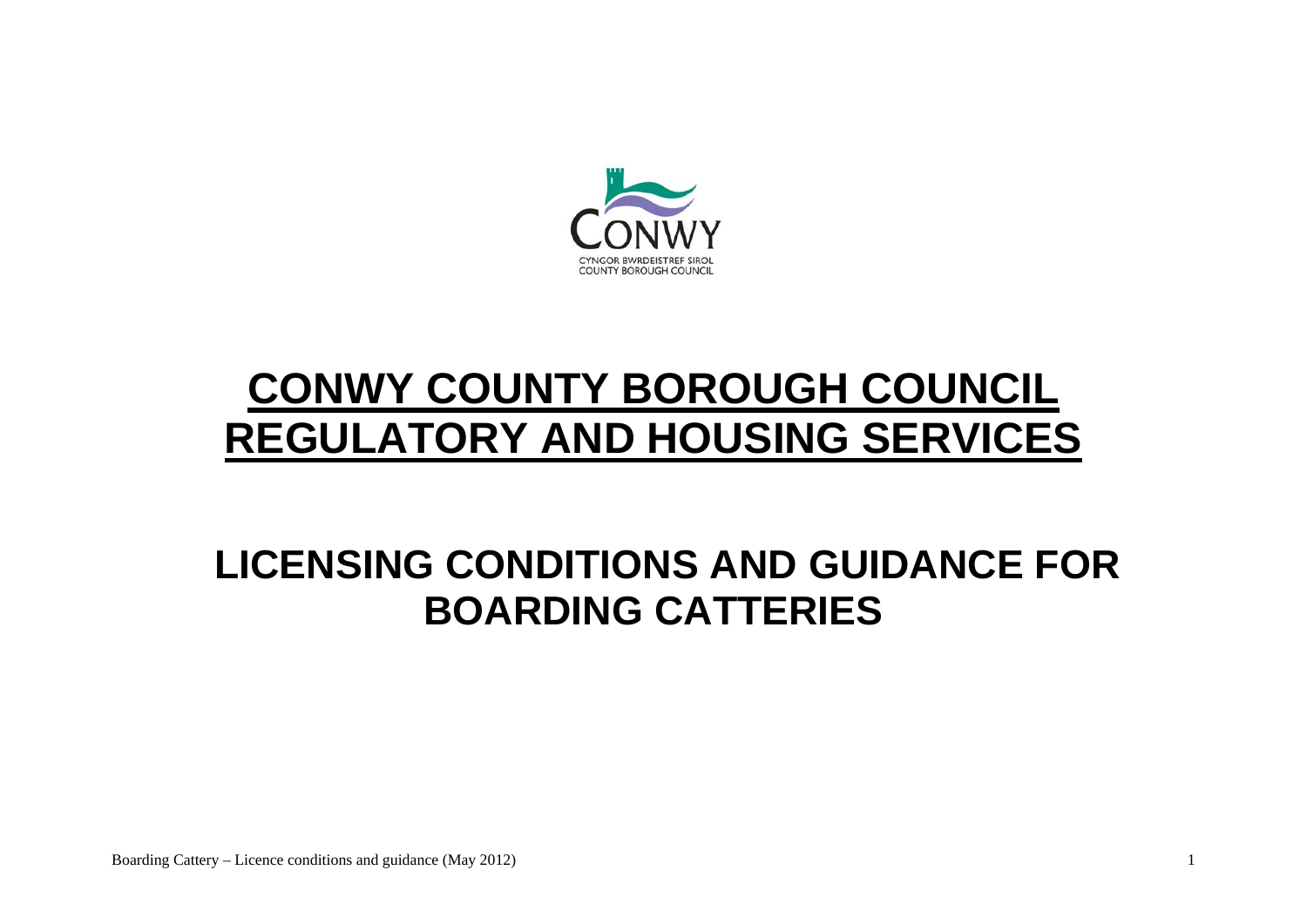### **Contents**

#### **1. GENERAL CONDITIONS**

1.1 Licence Display 1.2 Authority Approval

#### **2. ACCOMMODATION & ENVIRONMENT**

- 2.1 Construction 2.2 Size of Quarters 2.3 Bedding
- 2.4 Temperature & Heating
- 2.5 Lighting
- 2.6 Ventilation
- 2.7 Cleanliness
- 2.8 Pest Control
- 2.9 Drainage & Waste Disposal

#### **3. DIET & NUTRITION**

3.1 Food & Drink 3.2 Food Preparation & Storage Facilities

#### **4. NORMAL BEHAVIOUR**

4.1 Exercise Facilities 4.2 Supervision 4.3 Maximum Number of Cats Boarded & Staff Requirements

#### **5. HEALTH & WELFARE**

5.1 Registration with a Veterinary Surgeon

- 5.2 Disease Control & Vaccination
- 5.3 Isolation Facilities
- 5.4 Miscellaneous Requirements
- 5.5 Transport of Cats

5.6 Protection from Fire 5.7 Safety of Electrical Equipment

#### **6. RECORD KEEPING**

6.1 Register 6.2 Identification of Units

#### **7. ANIMAL WELFARE ACT 2006**

7.1 Routine Medication 7.2 Socialisation 7.3 Visual Stimulation & Accessories

#### **RECOMMENDED**

Insurance Policy

#### **OTHER MATTERS RELATING TO THE OPERATION OF A LICENSED ESTABLISHMENT**

- A Appeals Procedure B – Fire Precautions Guidance
- C Health and Safety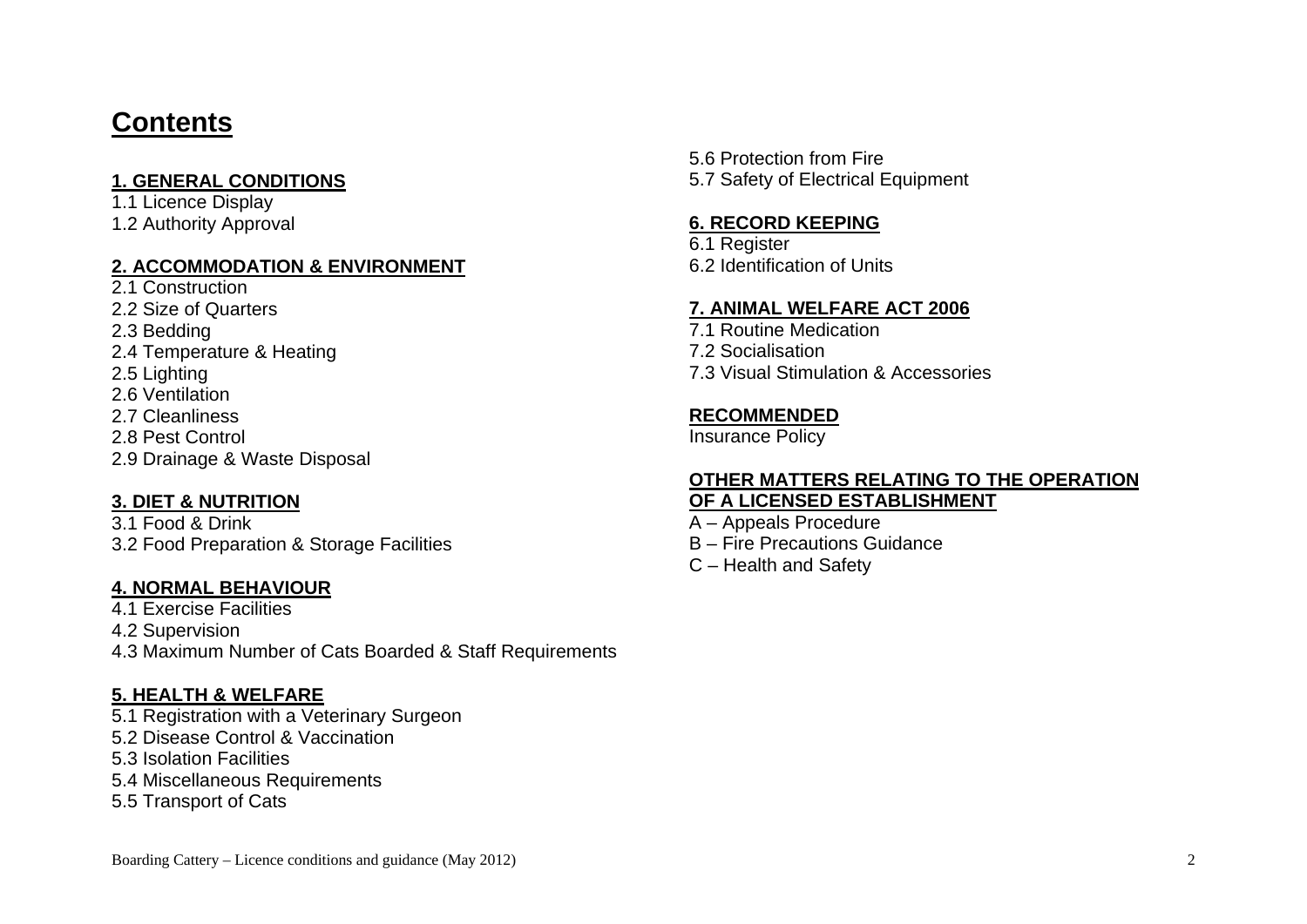#### **1. General Conditions**

| <b>Licence Condition</b>                                                                                                                                 | <b>Guidance</b> |
|----------------------------------------------------------------------------------------------------------------------------------------------------------|-----------------|
| <b>Licence Display</b><br>1.1                                                                                                                            |                 |
| <b>a.</b> A copy of the licence and its conditions must be suitably<br>displayed to the public in a prominent position at the<br>boarding establishment. |                 |
| <b>1.2 Authority Approval</b>                                                                                                                            |                 |
| <b>a.</b> No animals other than cats are to be boarded within the<br>licensed facilities without the written approval of the local<br>authority.         |                 |

#### **2. Accommodation & Environment**

*Cats must be kept in accommodation that is appropriate for construction, size of quarters, bedding, exercising facilities, temperature and heating, lighting, ventilation, cleanliness, and waste disposal.* 

| <b>Licence Condition</b>                                                                                                      | <b>Guidance</b>                                                                                                                                                                               |
|-------------------------------------------------------------------------------------------------------------------------------|-----------------------------------------------------------------------------------------------------------------------------------------------------------------------------------------------|
| 2.1 Construction                                                                                                              | The approved plan is the "layout" diagram included with your<br>annual licence. All new premises are strongly advised to seek<br>guidance as to any possible planning permissions that may be |
| a. You must not use any accommodations other than those<br>detailed on the approved plan that is attached to your<br>licence. | required in respect to 'change of use' of existing buildings or<br>the construction of new buildings.                                                                                         |
| <b>b.</b> Any new accommodation must not be used until<br>approved by the licensing authority.                                | The issue of a licence does not grant any type of planning<br>consent.                                                                                                                        |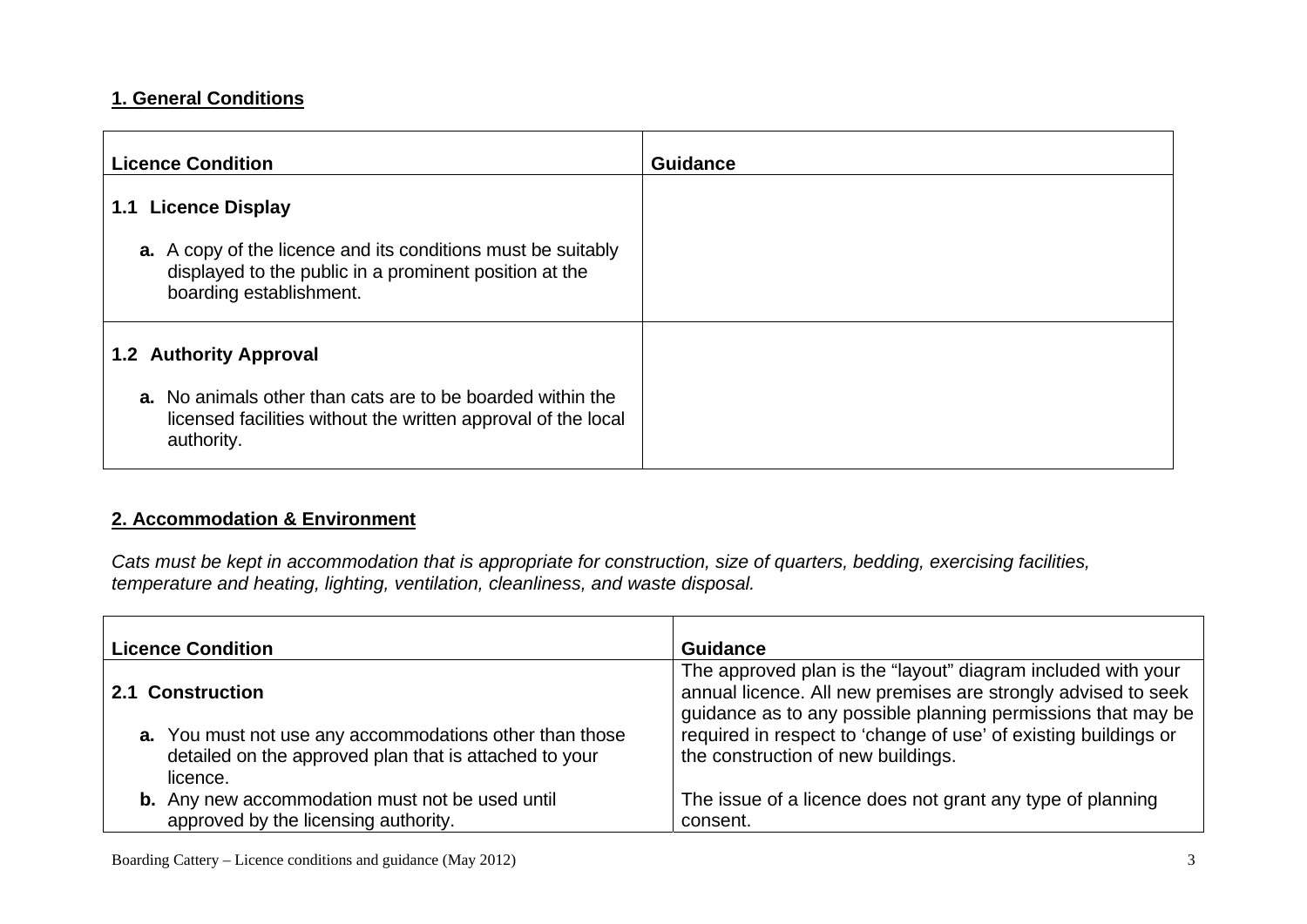| c. The establishment must, at all times be laid out and |
|---------------------------------------------------------|
| operated in accordance with an approved plan.           |

**d.** Before carrying out any alterations, plans must be submitted to and approved by the local authority.

- **e.** All units must be built on a concrete base with a damp proof membrane to Building Regulation standards.
- **f.** All exterior wood must be properly treated against wood rot, e.g. tanalised. No product is to be used that contains any substance toxic to cats.
- **g.** All internal surfaces used in the construction of walls, floors, partitions, doors and door frames are to be durable, smooth and impervious. There must be no projections liable to cause injury.
- **h.** Where galvanised weld mesh is used the wire diameter must not be less than 1.60mm (16 gauge weld mesh) excluding any covering and mesh size must not exceed 2.5cm (1").
- **i.** Where existing mesh size is up to 5cm (2") it must only be used to house adult cats and when changed should be 2.5cm mesh.
- **j.** Floors of all buildings and units must be of a smooth, impervious material and be capable of being easily cleansed.
- **k.** The interior floor of every newly constructed unit must have sufficient fall away from the sleeping area to a covered drainage channel.
- **l.** Drainage must not pass towards the sides or partitions, so that contamination does not pass between units.
- **m.** Where plastic doors with metal edging are used, the strip metal edges must be adequately chamfered to prevent injury to cats.
- **n.** Door openings must be constructed such that the passage of water/waste is not impeded, nor allowed to gather due to inaccessibility.

The design of the units should ensure that every cat is provided with continual access to a comfortable, dry, draughtfree, clean and quiet place to rest.

Design should consider geographical orientation e.g. northfacing may be more difficult to heat. Correct orientation of the units will allow maximum use of natural light.

To ensure windows are escape proof they should be protected by weld mesh, or be made of reinforced glass, polycarbonate or other impact resistant material.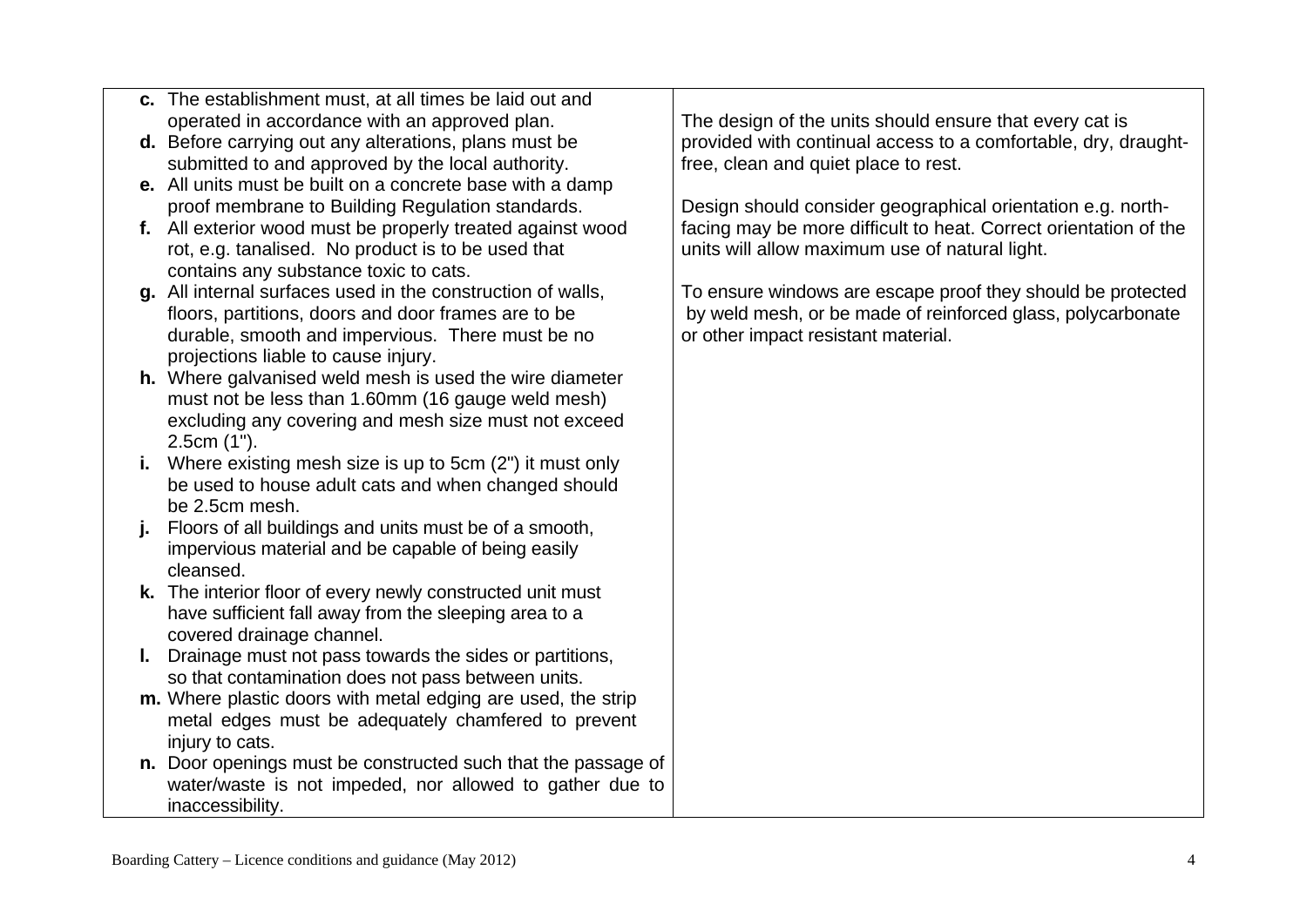| o. Full height sneeze and hygiene screens between units must           |  |
|------------------------------------------------------------------------|--|
| be provided.                                                           |  |
| p. If there is a gap between units of at least $0.65m$ (2') then a     |  |
| sneeze and hygiene screen must be provided to a minimum                |  |
| height of 1.0m (3'3"). The same protection must be provided            |  |
| to adjoining raised accommodation.                                     |  |
| q. The construction must be such that security of the cat is           |  |
| ensured.                                                               |  |
| r. All windows which pose a security risk must be escape proof         |  |
| at all times.                                                          |  |
| s. Units must open onto secure corridors or other secure areas         |  |
| so that cats are not able to escape from the premises. All             |  |
| areas to which cats have free access must be roofed with               |  |
| suitable mesh or impervious material.                                  |  |
|                                                                        |  |
|                                                                        |  |
| 2.2 Size of Quarters                                                   |  |
|                                                                        |  |
| <b>a.</b> Each unit must be provided with a sleeping area of at least  |  |
| 0.85 sq.m for a single cat, or 1.2sq.m for up to a maximum of          |  |
| three cats from the same household, with the sleeping area             |  |
| having a minimum height of 1m.                                         |  |
| <b>b.</b> Each unit must be provided with an exercise area of at least |  |
| 1.7sq.m for a single cat, or 3 sq.m for up to a maximum of 3           |  |
| cats, which is separate from the bedding area and exclusive            |  |
| to that pen.                                                           |  |
| c. Units must have a maximum height of 1.8m.                           |  |
| d. Existing units that do not currently meet the minimum sizes         |  |
| must be suitable for the comfort of the cat/cats                       |  |
| accommodated and their future upgrade can be phased in                 |  |
| over a number of years after consultation with the cattery             |  |
| owner.                                                                 |  |
| e. The sleeping accommodation must be roofed with an                   |  |
| impervious material which protects the cat from adverse                |  |
| weather.                                                               |  |
|                                                                        |  |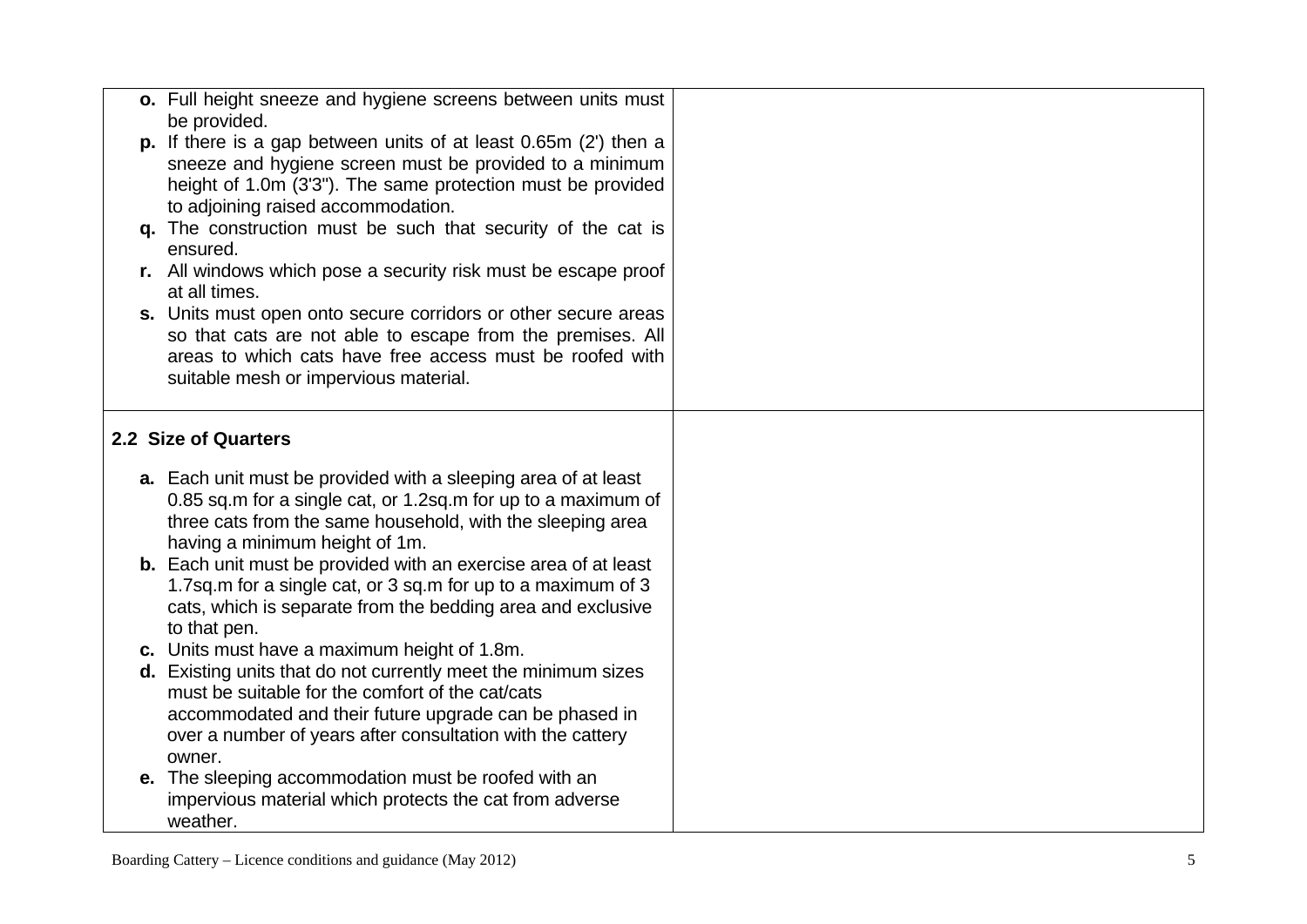| 2.3 Bedding                                                                                                                                                                                                                                                                                                                                                                                                                                                                                                                                                                                                          |                                                                                                                                                                                                                                                                                                                                                                                                                                                                                                                                                           |
|----------------------------------------------------------------------------------------------------------------------------------------------------------------------------------------------------------------------------------------------------------------------------------------------------------------------------------------------------------------------------------------------------------------------------------------------------------------------------------------------------------------------------------------------------------------------------------------------------------------------|-----------------------------------------------------------------------------------------------------------------------------------------------------------------------------------------------------------------------------------------------------------------------------------------------------------------------------------------------------------------------------------------------------------------------------------------------------------------------------------------------------------------------------------------------------------|
| <b>a.</b> Suitable bedding equipment which allows the cat to be<br>comfortable and which is capable of being easily and<br>adequately cleaned and sterilised must be provided.<br><b>b.</b> Such equipment must be sited out of draughts.<br>c. Bedding material must be maintained in a clean, parasite-<br>free and dry condition.                                                                                                                                                                                                                                                                                 | In practice the owner may provide the cats' own bed/bedding.<br>Suitable bedding to be provided by the boarding<br>establishment could be a 'vet bed' or equivalent material. This<br>type of bedding is easily washed and dried.                                                                                                                                                                                                                                                                                                                         |
| 2.4 Temperature & Heating                                                                                                                                                                                                                                                                                                                                                                                                                                                                                                                                                                                            |                                                                                                                                                                                                                                                                                                                                                                                                                                                                                                                                                           |
| <b>a.</b> The bedding areas of the units must be insulated so as to<br>prevent extremes of temperature.<br><b>b.</b> The bedding area of the cattery must be maintained at a<br>temperature of between 10 C and 26 C.<br>c. In isolation units there must be a means of maintaining the<br>temperature at a level suitable for the condition of the cat,<br>and dependant upon veterinary advice. However, the<br>temperature in the isolation unit must not be allowed to rise<br>above 26 C or fall below 13 C.<br>d. A 'minimum - maximum' thermometer must be provided in<br>each unit block and isolation unit. | Outdoor areas provided for cats to exercise cannot have strict<br>temperature regulation. Cats should not be restricted to such<br>areas under climatic conditions which may cause them<br>distress.<br>The materials used on the cattery exterior should offer<br>adequate protection against temperature variations<br>throughout the year.<br>Where temperatures fall below the recommended level, the<br>use of individual heat sources for cats may prove adequate. In<br>some circumstances additional background heating will also<br>be required. |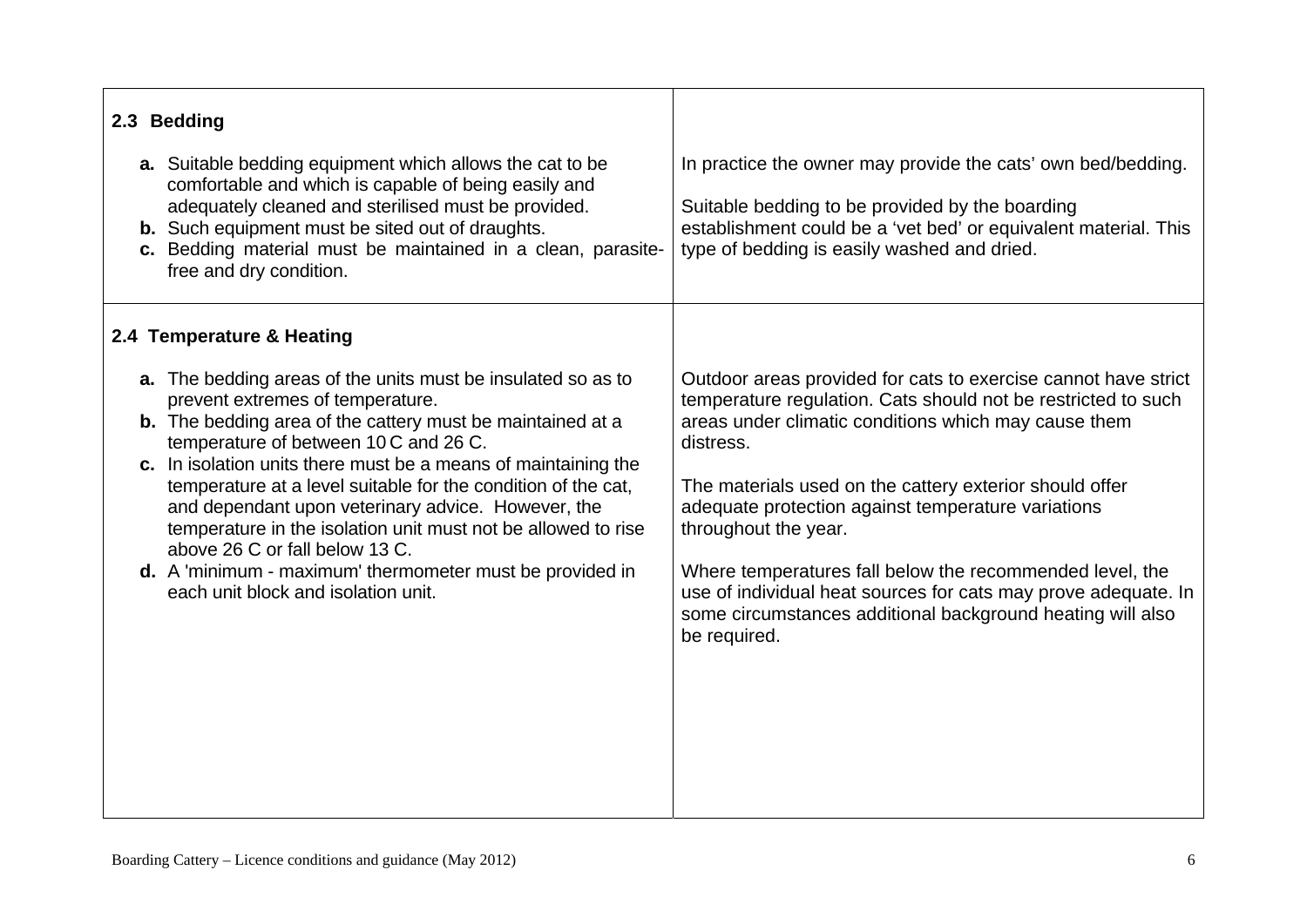| 2.5 Lighting                                                                                                                                                                                                                                                                                                                                                                                                                                                                                                                                             |                                                                                                                                                                                                                                                                                                                                                                                           |
|----------------------------------------------------------------------------------------------------------------------------------------------------------------------------------------------------------------------------------------------------------------------------------------------------------------------------------------------------------------------------------------------------------------------------------------------------------------------------------------------------------------------------------------------------------|-------------------------------------------------------------------------------------------------------------------------------------------------------------------------------------------------------------------------------------------------------------------------------------------------------------------------------------------------------------------------------------------|
| a. During daylight hours light must be provided to exercise and<br>sleeping areas so that all parts are clearly visible. Where<br>practicable this should be natural light.<br><b>b.</b> Artificial lighting must be provided to areas that are in use<br>after daylight hours.<br>c. All artificial lighting must be fitted with clear plastic covers to<br>eliminate possible injuries to cats from broken glass.                                                                                                                                      | Cats need to be in an environment which allows adequate<br>light during daylight hours; any artificial light should be turned<br>off at night to allow natural sleep patterns.<br>Artificial light needs to be available to enable thorough<br>checking of the cats outside any daylight hours.                                                                                           |
| 2.6 Ventilation<br>a. Permanent ventilation must be provided to the sleeping and<br>exercise areas without the creation of excessive, localised<br>draughts in the bedding area.                                                                                                                                                                                                                                                                                                                                                                         | Ventilation in the indoor accommodation of all cats should<br>provide sufficient fresh air of an appropriate quality to keep<br>down the levels and spread of odours, noxious gases, dust<br>and infectious agents of any kind, and to provide for the<br>removal of excess heat and humidity.<br>The ventilation system should be so designed as to avoid<br>harmful draughts and noise. |
| 2.7 Cleanliness                                                                                                                                                                                                                                                                                                                                                                                                                                                                                                                                          |                                                                                                                                                                                                                                                                                                                                                                                           |
| a. All units, corridors, common areas, kitchens etc must be kept<br>clean and free from accumulations of dirt and dust and must<br>be kept in such a manner as to be conducive to maintenance<br>or diseases control and cat comfort.<br><b>b.</b> Litter trays containing approved material, which are easy to<br>clean and impermeable must be provided.<br>c. These must be emptied and cleaned in the morning and<br>changed if necessary at any time during the day if found to<br>be unduly soiled.<br>d. All bedding areas must be clean and dry. | A list if disinfectants can be found at:<br>http://disinfectants.defra.gov.uk/                                                                                                                                                                                                                                                                                                            |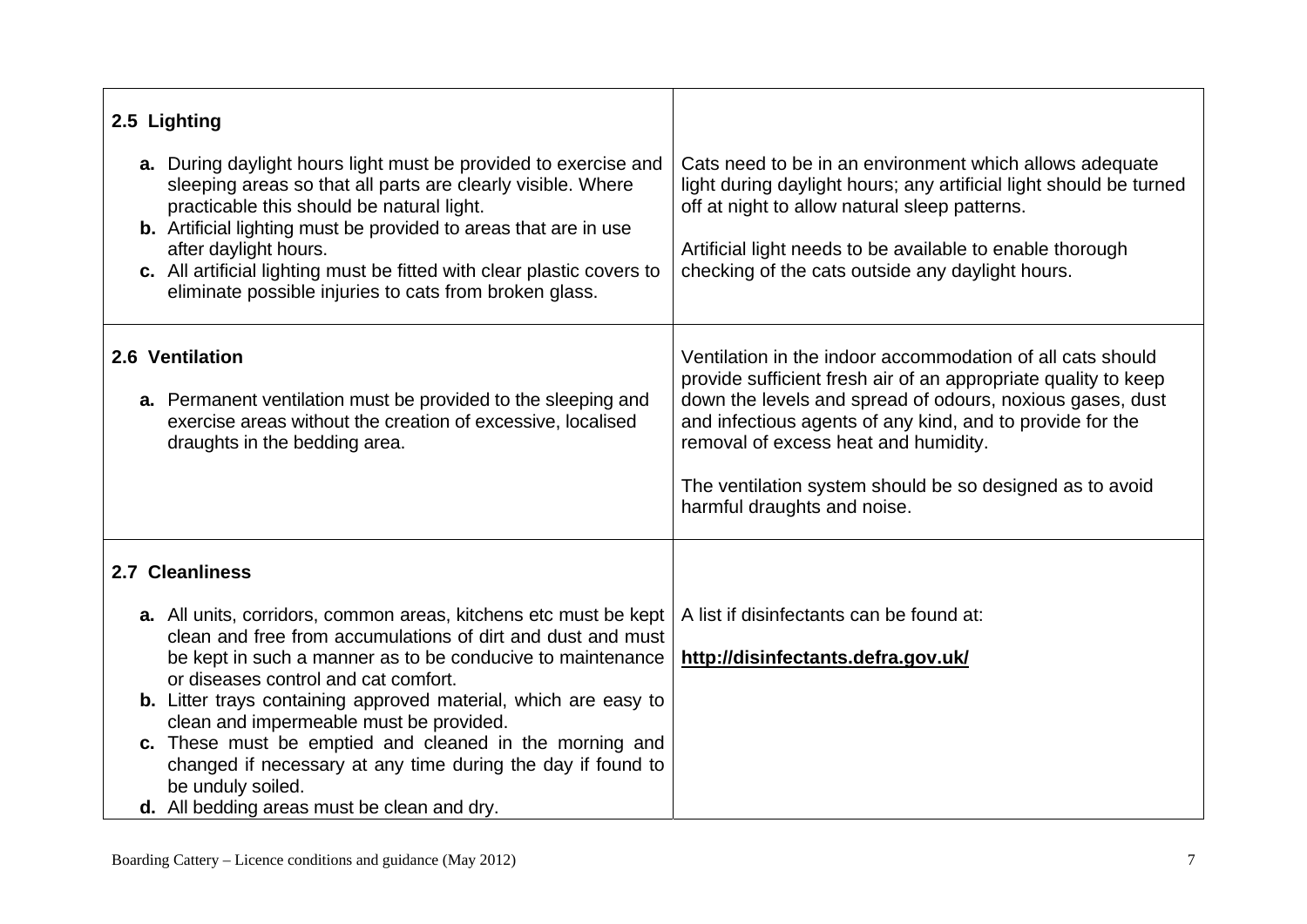| e. Each unit must be thoroughly cleansed and disinfected upon<br>becoming vacant or every seven days whichever is the<br>shorter.<br>f. All fittings and bedding must also be thoroughly cleansed<br>and disinfected prior to re-use.                                                                                                                                                                                                                                                                                                                                                                                                                                                                                                                                                                                                                                      |                                                                                                                                                                                                                                                          |
|----------------------------------------------------------------------------------------------------------------------------------------------------------------------------------------------------------------------------------------------------------------------------------------------------------------------------------------------------------------------------------------------------------------------------------------------------------------------------------------------------------------------------------------------------------------------------------------------------------------------------------------------------------------------------------------------------------------------------------------------------------------------------------------------------------------------------------------------------------------------------|----------------------------------------------------------------------------------------------------------------------------------------------------------------------------------------------------------------------------------------------------------|
| 2.8 Pest Control<br>a. Measures must be taken to keep establishments free of<br>rodents, insects and other pests; and cats free of external                                                                                                                                                                                                                                                                                                                                                                                                                                                                                                                                                                                                                                                                                                                                | The manufacturer's guidance should be followed when using<br>control products in order to minimise risk to cats.                                                                                                                                         |
| parasites.                                                                                                                                                                                                                                                                                                                                                                                                                                                                                                                                                                                                                                                                                                                                                                                                                                                                 |                                                                                                                                                                                                                                                          |
| 2.9 Drainage & Waste Disposal                                                                                                                                                                                                                                                                                                                                                                                                                                                                                                                                                                                                                                                                                                                                                                                                                                              |                                                                                                                                                                                                                                                          |
| <b>a.</b> The establishment must be connected to mains drainage or<br>an approved localised sewage disposal system.<br><b>b.</b> The interior floor of every new unit must be constructed so as<br>to provide a proper fall to a covered drainage channel sited to<br>take floor washings from each unit and discharging to a<br>trapped gully which connects to the foul drainage system.<br>Alternatively, the cattery floor must be constructed of a<br>smooth impermeable material capable of being easily and<br>effectively cleaned.<br>c. Facilities must be provided for the proper reception, storage<br>and disposal of waste.<br>d. Particular care must be taken to segregate waste arising<br>from the treatment and handling of cats with infectious<br>diseases.<br>e. Disposal facilities for animal waste must be agreed with the<br>Licensing Authority. | The owner of the cattery should check with the Environment<br>Agency for up to date guidance on the appropriate means of<br>disposal.<br>This could be tiled floors, using a mop & bucket, minimum<br>water used so to avoid run off and to dry quickly. |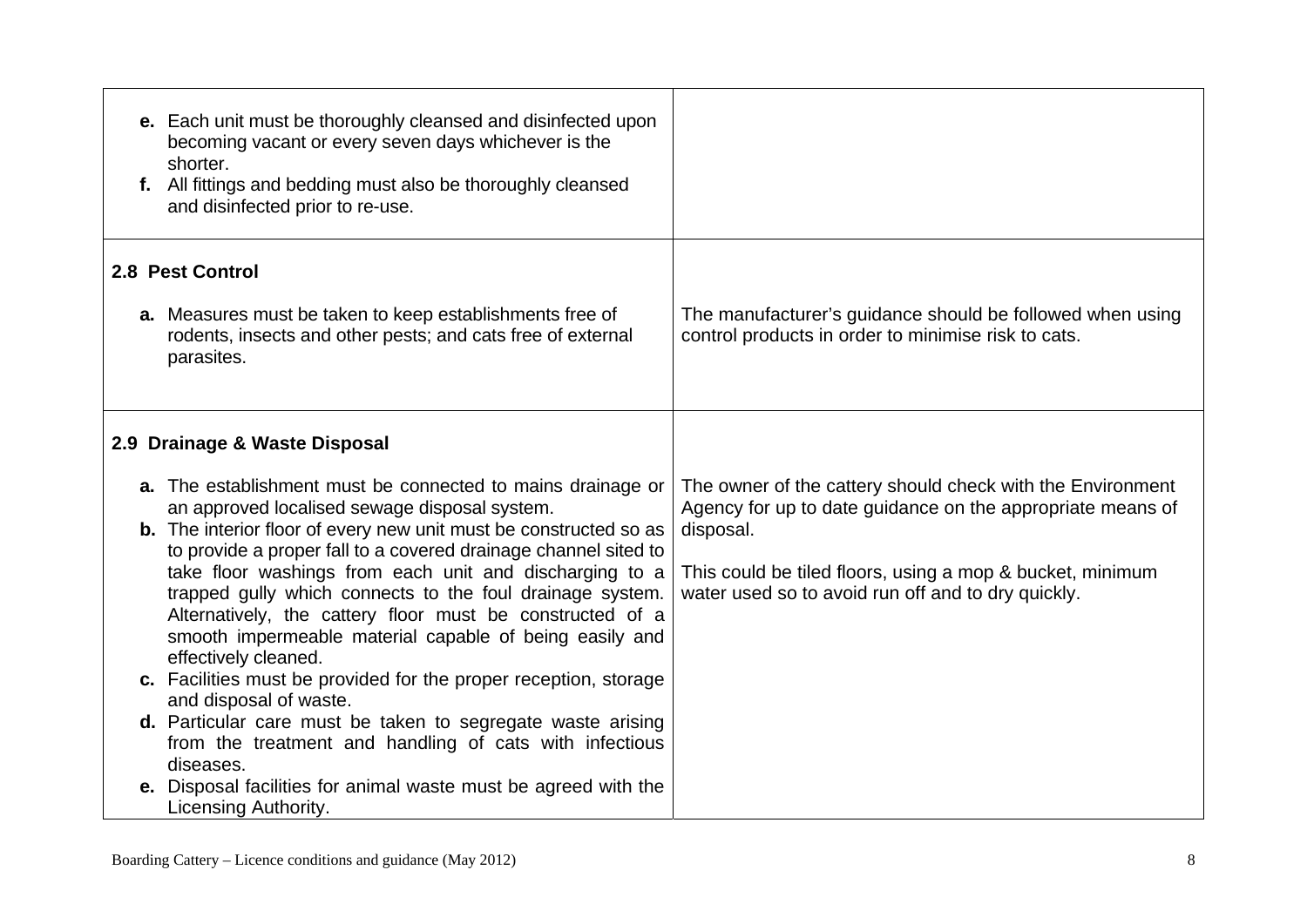#### **3. Diet & Nutrition**

*All boarded cats must be adequately supplied with suitable food and drink. Wholesome water must be available at all times and changed daily. Adequate food preparation facilities must be available.* 

| <b>Licence Condition</b>                                                                                                                                                                                                                                                                                                                                                                                               | <b>Guidance</b>                                                                                                                                                                                       |
|------------------------------------------------------------------------------------------------------------------------------------------------------------------------------------------------------------------------------------------------------------------------------------------------------------------------------------------------------------------------------------------------------------------------|-------------------------------------------------------------------------------------------------------------------------------------------------------------------------------------------------------|
| 3.1 Food & Drink                                                                                                                                                                                                                                                                                                                                                                                                       |                                                                                                                                                                                                       |
| <b>a.</b> All boarded cats must be adequately supplied with suitable<br>food as directed by the client.<br><b>b.</b> Wholesome water must be available at all times and<br>changed daily.<br>c. Eating and drinking vessels must be of a design that<br>prevents spillage as far as is practicable.<br>d. Vessels must be capable of being easily cleansed,<br>sterilised and must be maintained in a clean condition. | This may be provided by the owner to avoid any sudden change<br>in the cat's diet which can cause digestive problems.                                                                                 |
| 3.2 Food Preparation & Storage Facilities                                                                                                                                                                                                                                                                                                                                                                              |                                                                                                                                                                                                       |
| <b>a.</b> Suitable facilities, hygienically constructed and<br>maintained, must be provided for the storage and<br>preparation of food for the cats.                                                                                                                                                                                                                                                                   | This can be either a separate room or designated area,<br>exclusive to the boarders.                                                                                                                  |
| <b>b.</b> Where fresh and cooked meats are stored, refrigeration<br>facilities must be provided. Food contamination must be<br>avoided.                                                                                                                                                                                                                                                                                | Surfaces should be able to be cleaned down and disinfected as<br>required with ease and be able to dry quickly. All feed needs to<br>be stored appropriately to ensure is kept fresh, dry and have no |
| c. A sink with hot and cold running water must be available<br>for washing kitchen utensils and eating and drinking<br>vessels.                                                                                                                                                                                                                                                                                        | risk of contamination from vermin.                                                                                                                                                                    |
| <b>d.</b> Containers must be provided for the storage of foods and<br>must be constructed and maintained in good condition so<br>as to be insect and pest proof.                                                                                                                                                                                                                                                       |                                                                                                                                                                                                       |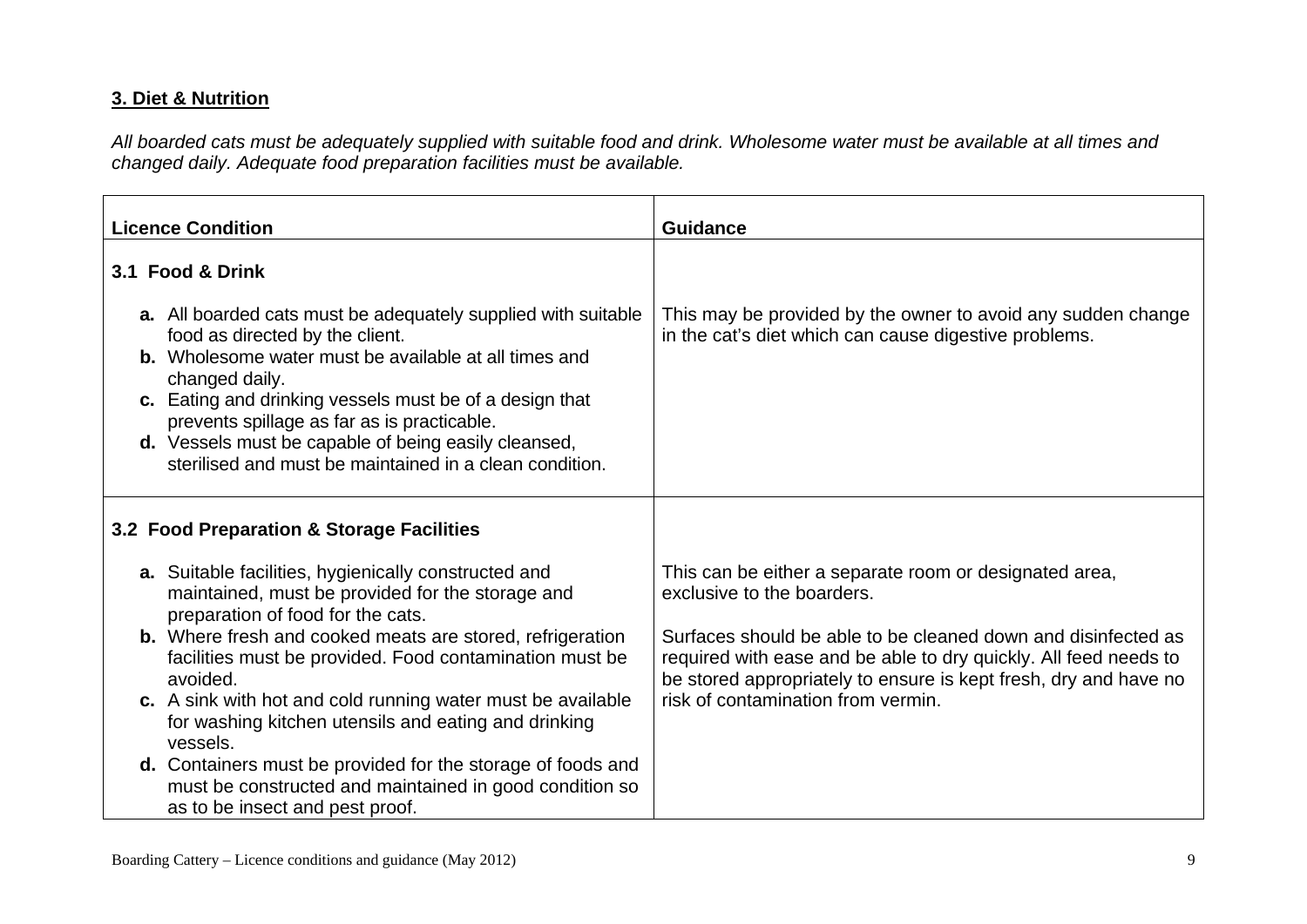#### **4. Normal Behaviour**

*Cats must be able to exhibit normal behaviour patterns at all times. They must have the opportunity to enjoy exercise and be adequately supervised.* 

| <b>Licence Condition</b>                                                                                                                                                                                                                                                                                                                                                                                                                      | <b>Guidance</b>                                                                                                                                                                                                                                                                                                                                                                                                                                                                                                                                                                                                                                                                                                                             |
|-----------------------------------------------------------------------------------------------------------------------------------------------------------------------------------------------------------------------------------------------------------------------------------------------------------------------------------------------------------------------------------------------------------------------------------------------|---------------------------------------------------------------------------------------------------------------------------------------------------------------------------------------------------------------------------------------------------------------------------------------------------------------------------------------------------------------------------------------------------------------------------------------------------------------------------------------------------------------------------------------------------------------------------------------------------------------------------------------------------------------------------------------------------------------------------------------------|
| <b>4.1 Exercise Facilities</b><br>a. There must be free and easy access for the cat between<br>the bedding and exercise area at all times, except when<br>bedded down for the night.<br><b>b.</b> The entire exercise area must be roofed.<br>c. Exercise areas must not be used as bedding areas.                                                                                                                                            | Cats naturally like to jump and climb and enjoy an elevated view,<br>with this in mind a 3D, multi tiered environment with raised<br>shelves and walkways would be examples of how to offer an<br>interesting environment for the cats.                                                                                                                                                                                                                                                                                                                                                                                                                                                                                                     |
| 4.2 Supervision<br><b>a.</b> Where the Licensee is absent for some time then<br>supervision of the premises must be by a suitable and<br>competent person of least 16 years of age.<br><b>b.</b> Those that supervise must have a thorough and detailed<br>knowledge of the licensing conditions and comply with<br>them at all times.<br>c. Cats must be visited at regular intervals, as necessary for<br>their health, safety and welfare. | Anyone supervising the cats, need to have sufficient knowledge<br>and experience to be able to handle the cats correctly and<br>safely. They must also be able recognise if a cats behaviour<br>suggests there is a problem and act accordingly.<br>Staff should have access to and be familiar with the Code of<br>Practice for the Welfare of Cats (Welsh Government) and all<br>other relevant legislation.<br>Any non-compliance with licensing conditions could reflect<br>adversely on the supervisory staffs' level of competence.<br>There are accredited training providers that offer relevant<br>courses which licensees may consider worthwhile for their staff.<br>Regular intervals should be a minimum of three times a day. |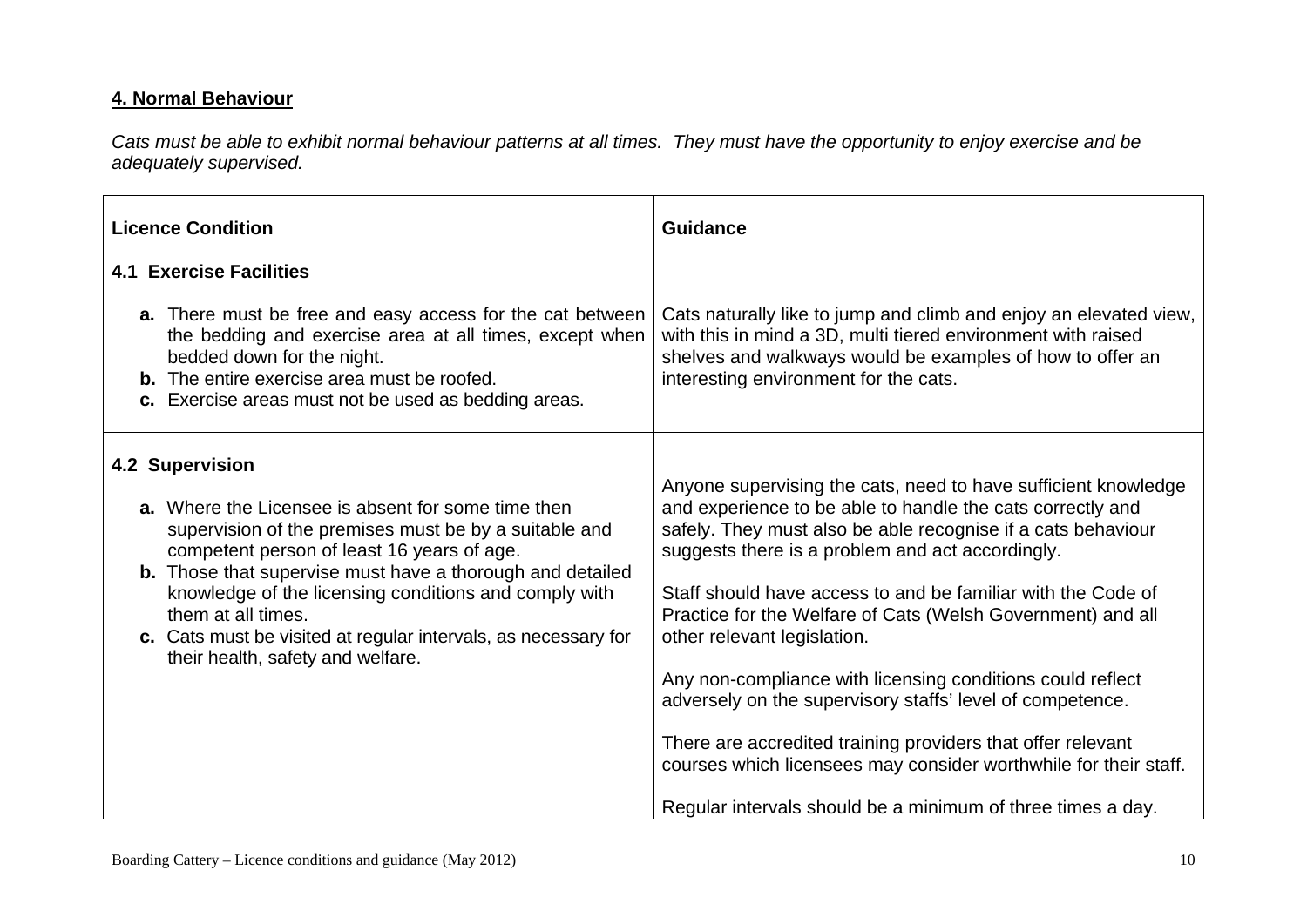| 4.3 Maximum number of Cats Boarded & Staff                                                                                                                                                                               | The number of staff should be sufficient to ensure that whilst<br>boarded each cat is given adequate individual attention to ensure                                                                                                             |
|--------------------------------------------------------------------------------------------------------------------------------------------------------------------------------------------------------------------------|-------------------------------------------------------------------------------------------------------------------------------------------------------------------------------------------------------------------------------------------------|
| <b>a.</b> The maximum number of cats kept at any one time is<br>stated on the licence and must not be exceeded.                                                                                                          | its health & welfare needs.                                                                                                                                                                                                                     |
| <b>b.</b> Under no circumstances will the total number of cats on<br>the licence exceed 40 for every FULL time attendant and<br>20 for every PART-time attendant working at the<br>establishment.                        | Considerations will be made by the licensing authority to the<br>establishment as a whole; to include available accommodation,<br>exercise facilities, that health & welfare requirements are met<br>and level of continued licence compliance. |
| c. The number of cats allowed to board will be reduced if<br>there is a failure to comply with other licence<br>requirements.                                                                                            | Where the licensing authorities are not content with the ability of<br>the proposed licence holder or existing licence holder, they                                                                                                             |
| <b>d.</b> Each cat must be provided with a separate unit except that<br>cats from the same household may share a unit with the<br>verbal consent of the cats' owner, provided its size is<br>adequate for their comfort. | should reduce the number of cats an attendant can look after.<br>This may be evidenced by failure to meet license conditions e.g.<br>poor cleanliness.                                                                                          |

┯

#### **5. Health & Welfare**

*Reasonable precautions must be taken to prevent and control the spread of infectious or contagious diseases. Any sick or injured animal must receive appropriate care and treatment without delay. Isolation facilities, first aid equipment and fire protection are necessary.* 

| <b>Licence Condition</b>                                                                                                                                         | <b>Guidance</b>                                                                                                                        |
|------------------------------------------------------------------------------------------------------------------------------------------------------------------|----------------------------------------------------------------------------------------------------------------------------------------|
| 5.1 Registration with a Veterinary Surgeon                                                                                                                       |                                                                                                                                        |
| <b>a.</b> All boarding establishments must be registered with a<br>veterinary practice and ensure full details are made<br>available to the Licensing Authority. | Addresses of veterinary surgeries can be accessed from the<br>Royal College of Veterinary Surgeons:<br>http://www.rcvs.org.uk/FindAVet |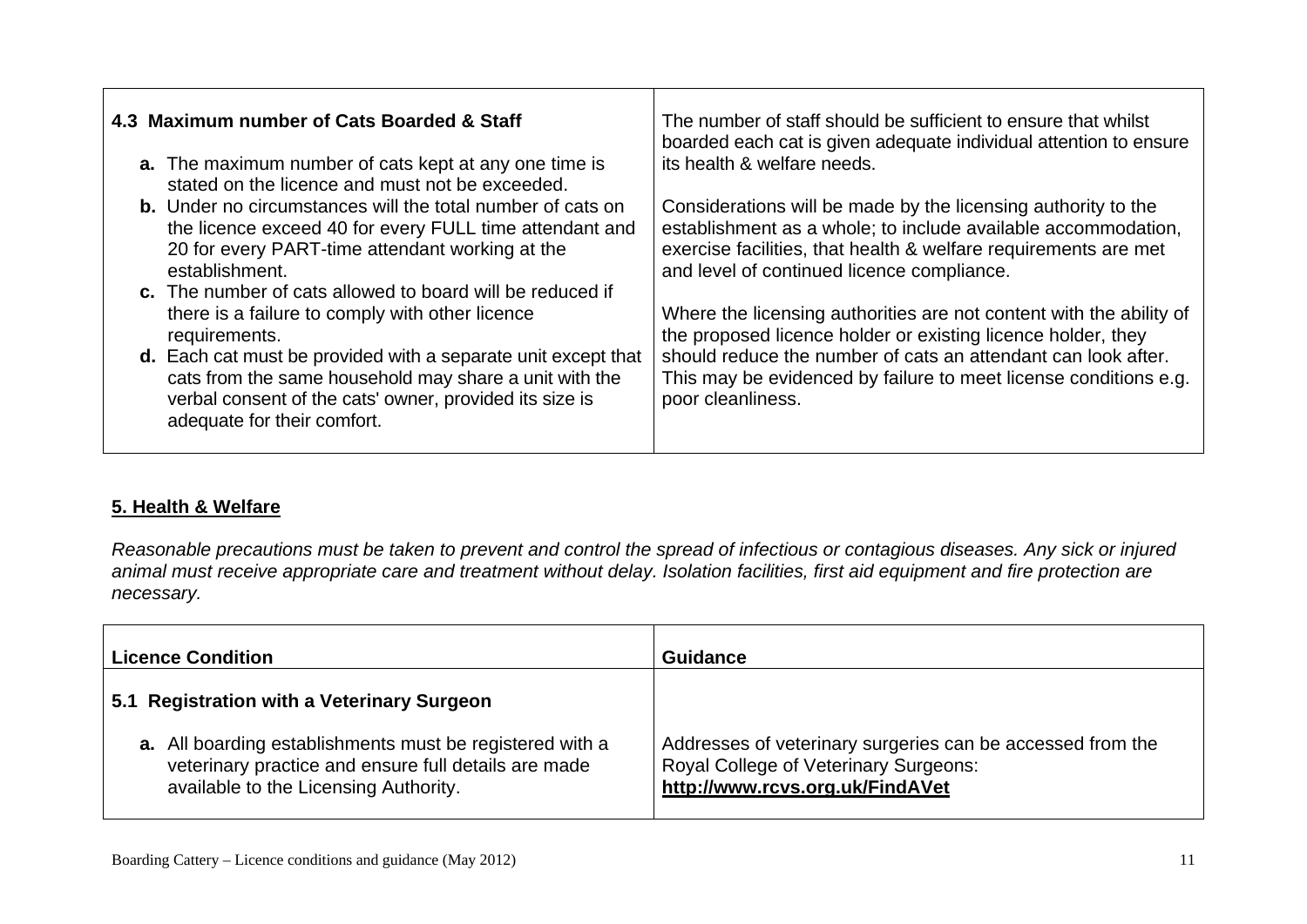| <b>b.</b> The establishment's veterinary surgeon must be called<br>where there are signs of disease, injury or illness.<br>c. Where any cat is sick or injured any instructions for its<br>treatment which have been given by a veterinary surgeon<br>must be strictly followed.                                                                                                                                                                                                                                                                                                                                                                        |                                                                                                                                                                                                                                                                                                              |
|---------------------------------------------------------------------------------------------------------------------------------------------------------------------------------------------------------------------------------------------------------------------------------------------------------------------------------------------------------------------------------------------------------------------------------------------------------------------------------------------------------------------------------------------------------------------------------------------------------------------------------------------------------|--------------------------------------------------------------------------------------------------------------------------------------------------------------------------------------------------------------------------------------------------------------------------------------------------------------|
| 5.2 Disease Control & Vaccinations                                                                                                                                                                                                                                                                                                                                                                                                                                                                                                                                                                                                                      |                                                                                                                                                                                                                                                                                                              |
| <b>a.</b> Adequate precautions must be taken to prevent and<br>control the spread of infectious, contagious diseases and<br>parasites amongst cats, staff and visitors.<br><b>b.</b> Cats boarded or resident at the establishment must be<br>accompanied by an up to date record of a veterinary<br>approved protection against infectious feline enteritis,<br>feline respiratory disease, FeLV and other relevant<br>diseases<br>c. The Licensing Authority must be informed of any animal<br>death on the premises. The Licensee must make<br>arrangements for the body to be stored at a veterinary<br>surgeon's premises until the owners return. | Adequate precautions may include annual booster vaccinations<br>and any other preventative measures at the discretion of the<br>licensee. In all cases, this should be in consultation with a<br>veterinary surgeon.                                                                                         |
| <b>5.3 Isolation Facilities</b>                                                                                                                                                                                                                                                                                                                                                                                                                                                                                                                                                                                                                         |                                                                                                                                                                                                                                                                                                              |
| a. Isolation facilities must be available and must be in<br>compliance with the other licence conditions but must<br>also be physically isolated.<br><b>b.</b> These isolation facilities must be a minimum of 5 metres<br>away from other cattery units (See also 2.4 Temperature<br>& Heating).                                                                                                                                                                                                                                                                                                                                                       | In the first instance, isolation facilities should be used if cattery<br>staff has any concerns with regard to a cat's health prior to<br>seeking Veterinary attention.<br>Isolated cats should be dealt with by a designated person who<br>can ensure that they take responsibility to ensure they minimise |
| c. Isolation facilities must be used where the presence of<br>infectious disease is suspected.<br><b>d.</b> Adequate facilities to prevent the spread of infectious                                                                                                                                                                                                                                                                                                                                                                                                                                                                                     | the risk of spreading any disease to any other cats on the<br>premises. This should involve basic bio-security measures to<br>include hand washing, disinfecting boots and change clothing                                                                                                                   |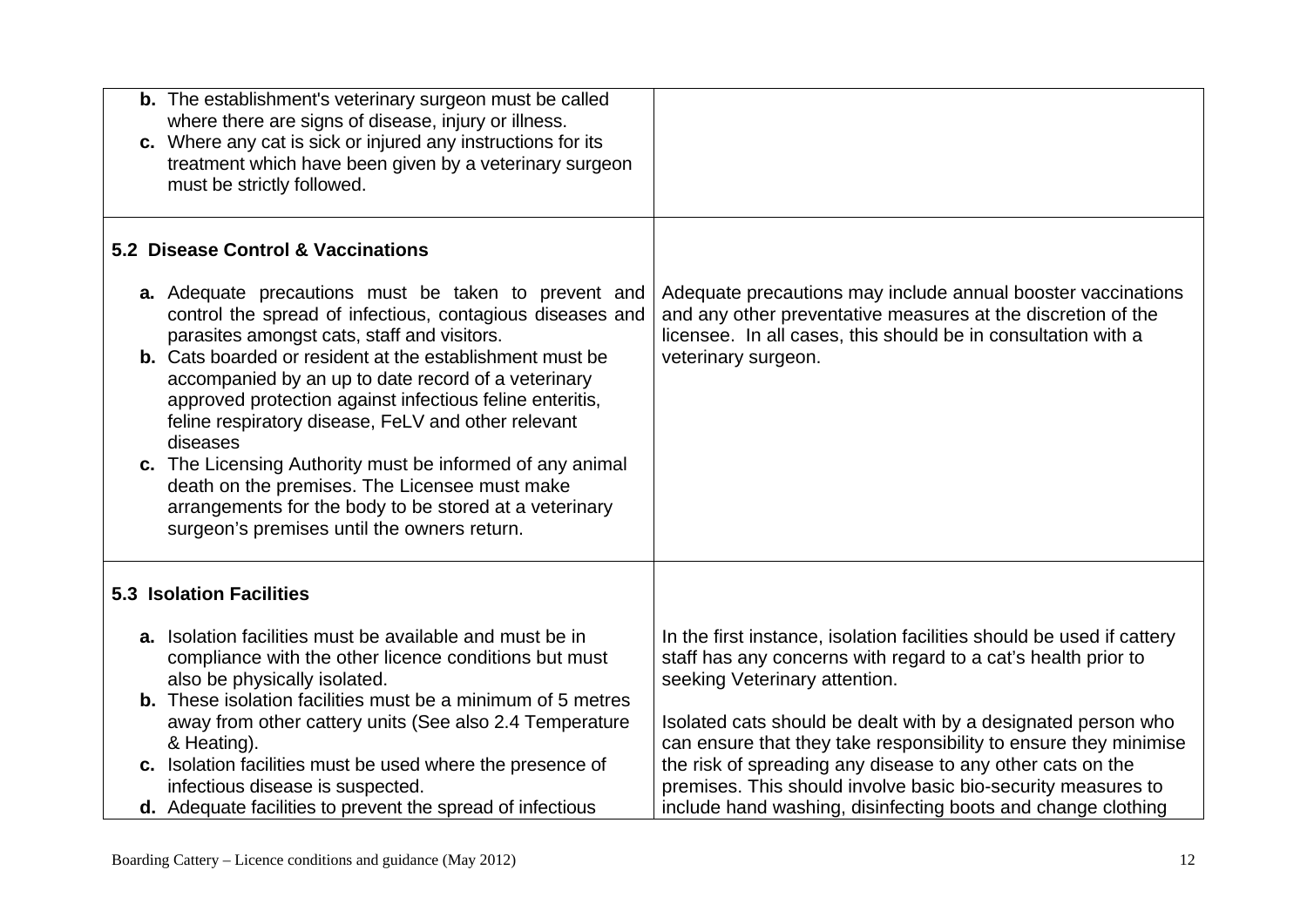| disease between the isolation unit and other units must be<br>provided. These must include a disinfectant foot dip and<br>the provision of protective personal equipment for use only<br>in the isolation facility.<br>e. Hands must be washed after leaving the isolation facilities<br>before visiting the other units.                                                                                                                                                                                                                | (especially if disease is confirmed) on entry and exit of the<br>facility.<br>An approved list if disinfectants can be found at:<br>http://disinfectants.defra.gov.uk/                                                                                                                                                  |
|------------------------------------------------------------------------------------------------------------------------------------------------------------------------------------------------------------------------------------------------------------------------------------------------------------------------------------------------------------------------------------------------------------------------------------------------------------------------------------------------------------------------------------------|-------------------------------------------------------------------------------------------------------------------------------------------------------------------------------------------------------------------------------------------------------------------------------------------------------------------------|
| 5.4 Miscellaneous Requirements                                                                                                                                                                                                                                                                                                                                                                                                                                                                                                           |                                                                                                                                                                                                                                                                                                                         |
| a. A well stocked first aid kit suitable for use on cats must be<br>available and accessible on site.<br><b>b.</b> In the event of a cat escaping or being lost from a<br>licensed cattery, licensees must notify the Licensing<br>Authority as soon as is practical and without undue delay.<br>Full details of date, time, location and circumstances of<br>the incident, the description of the cat, the owner's full<br>details, and any recovery actions already taken by the<br>licensee must be given to the licensing authority. | Most Authorities operate an "out of hours" emergency line.<br>Escapes can be reported to this facility in the first instance if you<br>are unable to contact your licensing department.                                                                                                                                 |
| 5.5 Transport of Cats                                                                                                                                                                                                                                                                                                                                                                                                                                                                                                                    |                                                                                                                                                                                                                                                                                                                         |
| a. Licensees who offer collection and delivery services must<br>ensure vehicles used comply with current Welfare of<br>Animals in Transport regulations.<br>b. All vehicles used by the establishment for the<br>transportation of cats must be kept clean.<br>c. Cats must be transported in cages\baskets or boxes of<br>adequate size and construction (including sneeze barriers<br>to control the spread of infectious diseases), and be<br>provided with adequate ventilation.<br>d. All vehicles must be secure.                  | The legislation defines the requirements to ensure the 'Welfare'<br>of Animals in Transport'. You can ask your licensing inspector<br>for details of the current regulations. Examples include; Securely<br>fitted cage(s) and suitable ventilation. As well as the requirement<br>to hold a Transporters authorisation |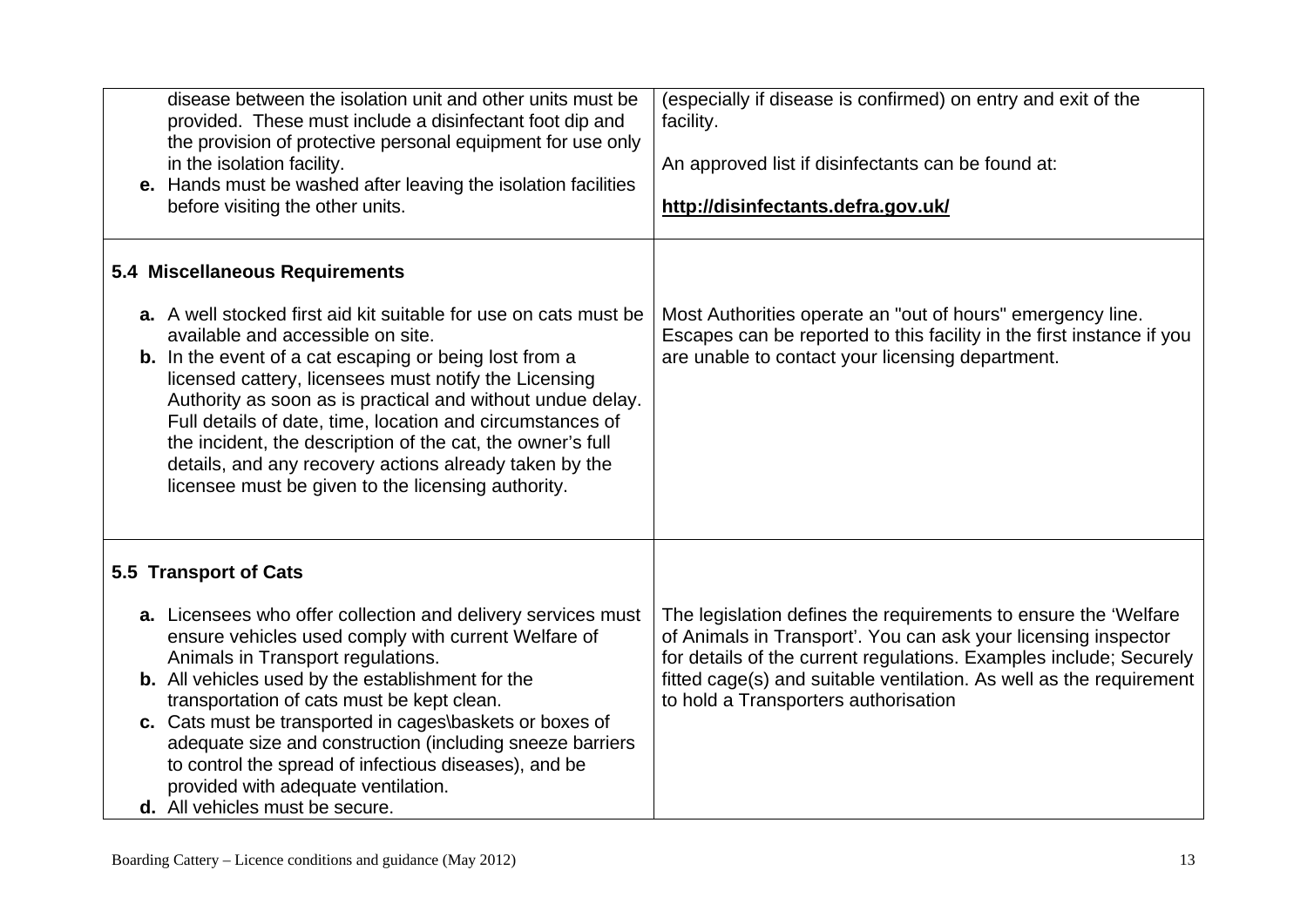| 5.6 Protection from Fire<br>a. There must be an emergency fire and evacuation plan in<br>place, which staff must be informed of.<br><b>b.</b> This must be posted where staff can see it.                                   | In the case of fire precautions there also needs to be<br>consideration for: Access for Fire Fighting and Water Supplies,<br>Means of Escape, No Smoking Signs, Electrical Installations, |
|-----------------------------------------------------------------------------------------------------------------------------------------------------------------------------------------------------------------------------|-------------------------------------------------------------------------------------------------------------------------------------------------------------------------------------------|
| c. There must be adequate means of raising an alarm in the<br>event of a fire or other emergency.<br>d. This procedure should include instructions dealing with                                                             | Fire fighting equipment and notices. For full details please refer<br>to Schedule B attached.                                                                                             |
| where cats are to be evacuated.<br>e. Fire fighting equipment and detectors must be properly<br>maintained and fire extinguishers need to be serviced or<br>replaced as required.                                           |                                                                                                                                                                                           |
| f. All electrical installations and appliances must be<br>maintained in a safe condition.                                                                                                                                   |                                                                                                                                                                                           |
| g. There should be a residual current circuit breaker system<br>on each block of units.                                                                                                                                     |                                                                                                                                                                                           |
| h. Heating appliances must not be sited in a location or<br>manner where they may present a risk of fire, or risk to<br>cats.                                                                                               |                                                                                                                                                                                           |
| i. Precautions must be taken to prevent any accumulation<br>of material which may present a risk of fire.                                                                                                                   |                                                                                                                                                                                           |
| 5.7 Safety of Electrical Equipment                                                                                                                                                                                          |                                                                                                                                                                                           |
| a. You must ensure that all electrical systems are<br>adequately constructed and maintained, so as to prevent<br>danger, so far as is reasonably practical, in accordance<br>with the Electricity at Work Regulations 1989. | To aid with the compliance of the regulations please see<br>attached Schedule C.                                                                                                          |

 $\mathbf{r}$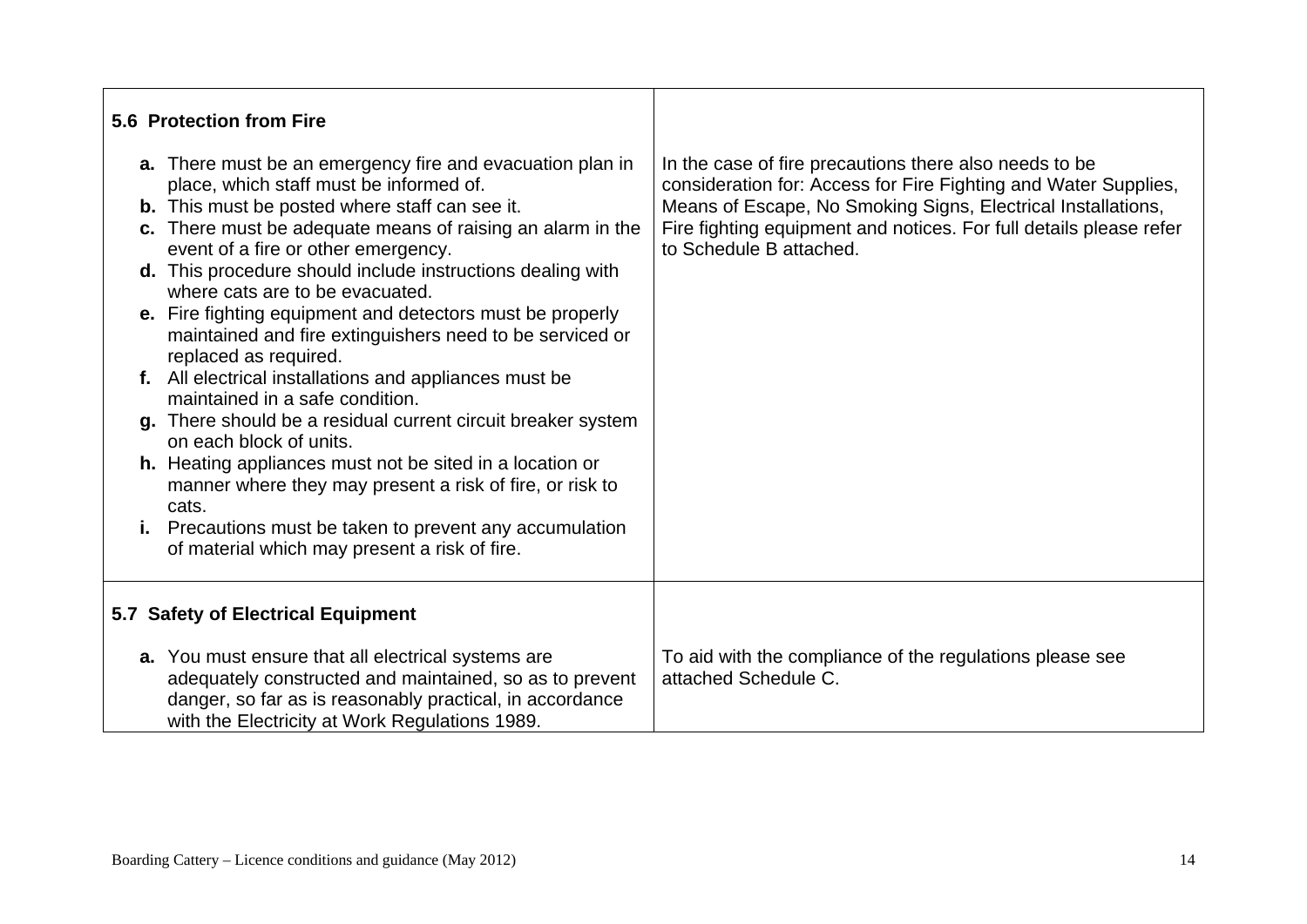#### **6. Record Keeping**

*Records must be kept as required by the legislation detailing all pertinent information for each cat boarded and referenced against the cat's individual unit number, to ensure staff are fully aware of each cat's individual requirements.* 

| <b>Licence Condition</b>                                                                                                                                                                                                                                                                                                                                                                                                                                                                                                                       | <b>Guidance</b>                                                                                                    |
|------------------------------------------------------------------------------------------------------------------------------------------------------------------------------------------------------------------------------------------------------------------------------------------------------------------------------------------------------------------------------------------------------------------------------------------------------------------------------------------------------------------------------------------------|--------------------------------------------------------------------------------------------------------------------|
| 6.1 Register                                                                                                                                                                                                                                                                                                                                                                                                                                                                                                                                   |                                                                                                                    |
| <b>a.</b> A register must be kept of all cats boarded. The<br>information kept must include the following:<br>date of arrival and unit number<br>name of cat, and any identification marks<br>description, breed, age and gender of cat<br>name, addressee and telephone number of owner or<br>keeper<br>name, address and telephone number of contact person<br>whilst boarded<br>name, address and telephone number of cat's veterinary<br>surgeon<br>anticipated and actual date of departure<br>health, welfare and nutrition requirements | The register must be in a format that is clear and easy to<br>understand by any staff and the licensing inspector. |
| <b>b.</b> Records must be kept available for a minimum of 24<br>months and kept in such a manner as to enable an<br>authorised officer easy access to such information.<br>c. Where records are computerised, a hard copy must be<br>kept.<br><b>d.</b> The register must also be available to members of staff of<br>the establishment at all times.                                                                                                                                                                                          |                                                                                                                    |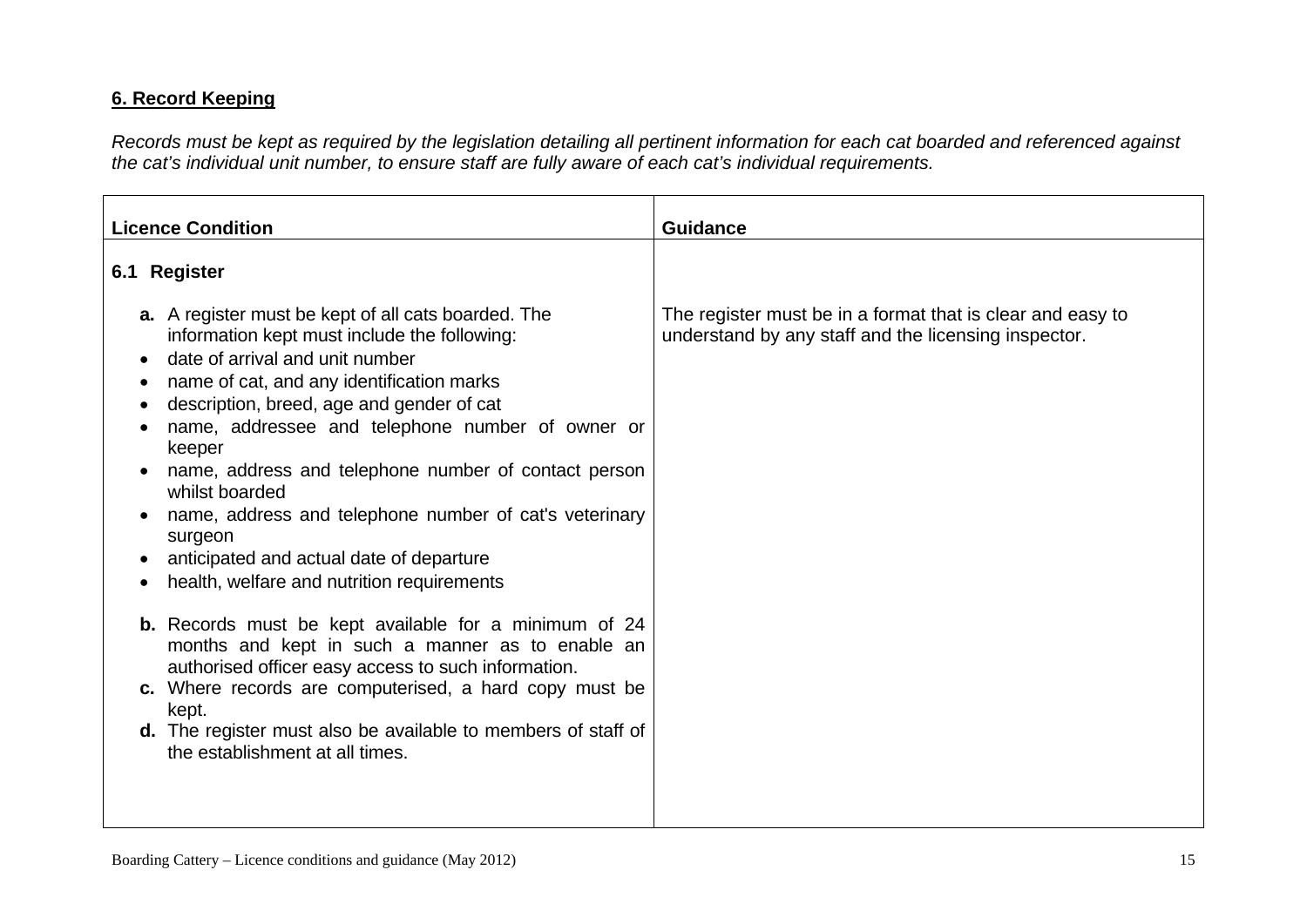| 6.2 Identification of Units<br><b>a.</b> Each unit must be clearly numbered.<br><b>b.</b> The name and description of the cat currently in residence,<br>must either be displayed on each unit or alternatively, on a | This can simply be the use of a postcard sized card containing<br>the cats name and colour/breed (as a minimum), attached as<br>appropriate to the front of each cattery.                                                                          |
|-----------------------------------------------------------------------------------------------------------------------------------------------------------------------------------------------------------------------|----------------------------------------------------------------------------------------------------------------------------------------------------------------------------------------------------------------------------------------------------|
| white/black board in each unit block with the unit number<br>and cat details clearly written on it.                                                                                                                   | A white/black board with each unit number on and details of the<br>current occupant(s) i.e. name, colour/breed, dietary or special<br>requirements can provide 'at a glance' information of all cats<br>accommodated within the unit block itself. |

#### **7. Animal Welfare Act 2006**

Section 9 of the above Act places a duty of care on a person who is responsible for an animal. The Act states that a person commits a criminal offence if they do not take reasonable steps to ensure for the needs of that animal. In order that you comply with these duties the Council has detailed certain requirements and guidance that you must follow.

Where there is a potential breach of a Duty of Care under the Animal Welfare Act 2006, the council may, at its discretion, issue an Improvement Notice to remedy the problem*.* 

| <b>Licensing Conditions</b>                                                                                                                                                                                                                                              | <b>Guidance</b>                                                                                                                                                                                                          |
|--------------------------------------------------------------------------------------------------------------------------------------------------------------------------------------------------------------------------------------------------------------------------|--------------------------------------------------------------------------------------------------------------------------------------------------------------------------------------------------------------------------|
| 7.1 Routine Medication                                                                                                                                                                                                                                                   |                                                                                                                                                                                                                          |
| a. Any cat whilst boarded that requires routine/daily<br>medication or treatments must have them administered<br>by a suitably competent person.<br><b>b.</b> The quantity and frequency of administration must be fully<br>discussed and logged prior to the cats stay. | It is good practice for the licensee to have written evidence<br>regarding any medication requirements to both safeguard the<br>health & welfare of the cat and protect themselves in the event<br>of any future issues. |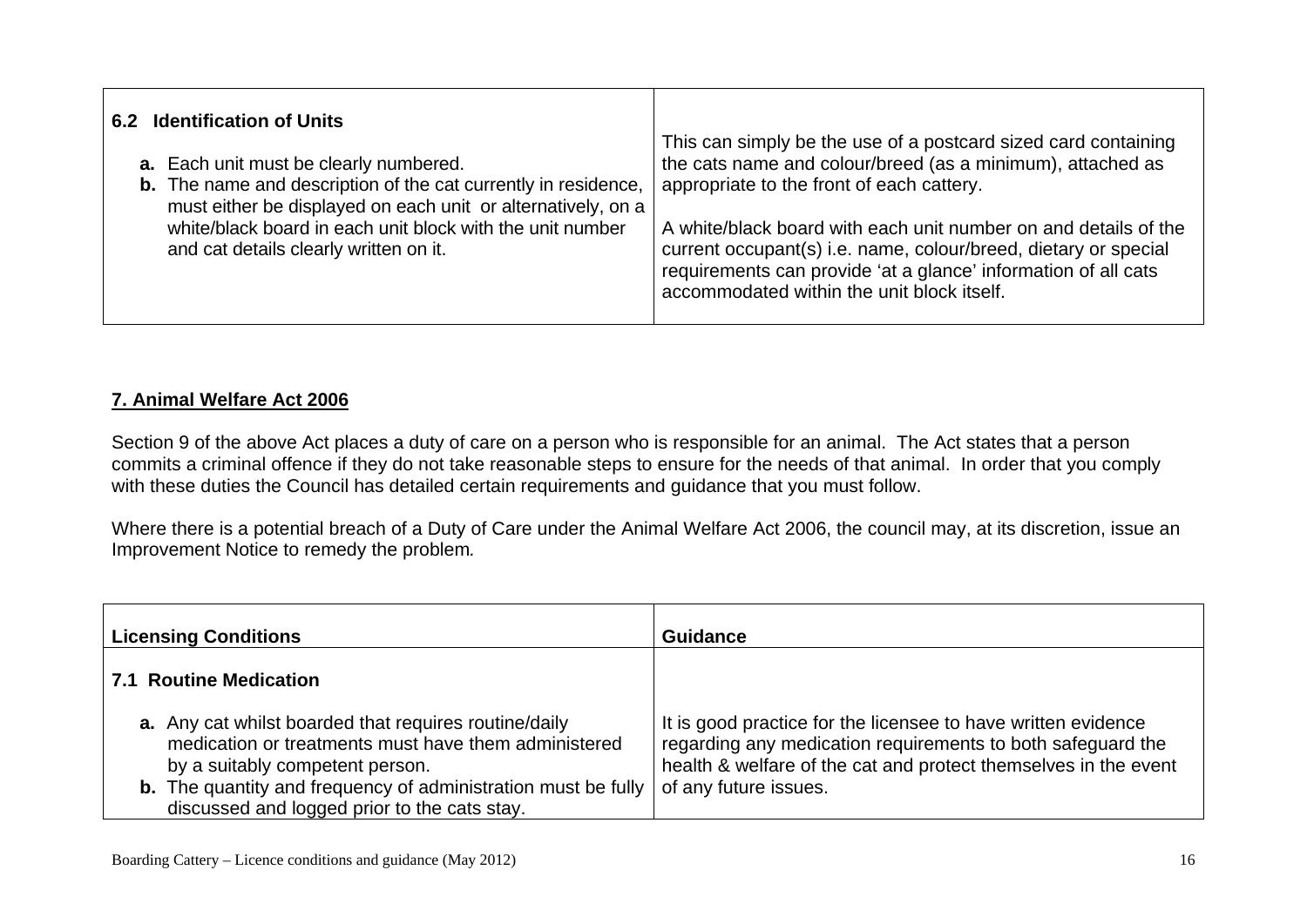| <b>7.2 Socialisation</b><br><b>a.</b> All cats must be given the opportunity for daily interaction<br>and stimulation.                                                                                                   | Appropriate exercise, play, and other human contact should be<br>carried out to ensure that cats get sufficient human contact. In<br>so far as is practicable, safe and in proportion to the length of<br>stay at the cattery. |
|--------------------------------------------------------------------------------------------------------------------------------------------------------------------------------------------------------------------------|--------------------------------------------------------------------------------------------------------------------------------------------------------------------------------------------------------------------------------|
| 7.3 Visual Stimulation & Accessories                                                                                                                                                                                     |                                                                                                                                                                                                                                |
| <b>a.</b> For new build or when adding to or refurbishing an<br>existing cattery, buildings should be so constructed that<br>they offer visual stimulation and distraction to the cats<br>being housed where applicable. | In the design of a new cattery building, a 'view' from each unit<br>will be a means of visual stimulation.                                                                                                                     |
| <b>b.</b> The addition of accessories that a cat can physically<br>engage with such as; scratch posts and activity toys must<br>be made available to enhance the environment and<br>reduce boredom.                      | Activity toys can include; puzzle feeders and lightweight rolling<br>toys or any suitable, safe toy that encourages the cat's natural<br>behavioural traits such as hunting/catching prey.                                     |

| <b>Recommendation</b>                                                                                           | <b>Guidance</b>                                                                                                                                                                |
|-----------------------------------------------------------------------------------------------------------------|--------------------------------------------------------------------------------------------------------------------------------------------------------------------------------|
| <b>Insurance Policy</b>                                                                                         |                                                                                                                                                                                |
| It is strongly recommended that every boarding establishment<br>has comprehensive and adequate insurance cover. | The cover should cater for a wide range of feline misfortunes,<br>such as emergency veterinary care, loss, third party liability and<br>employer's liability where applicable. |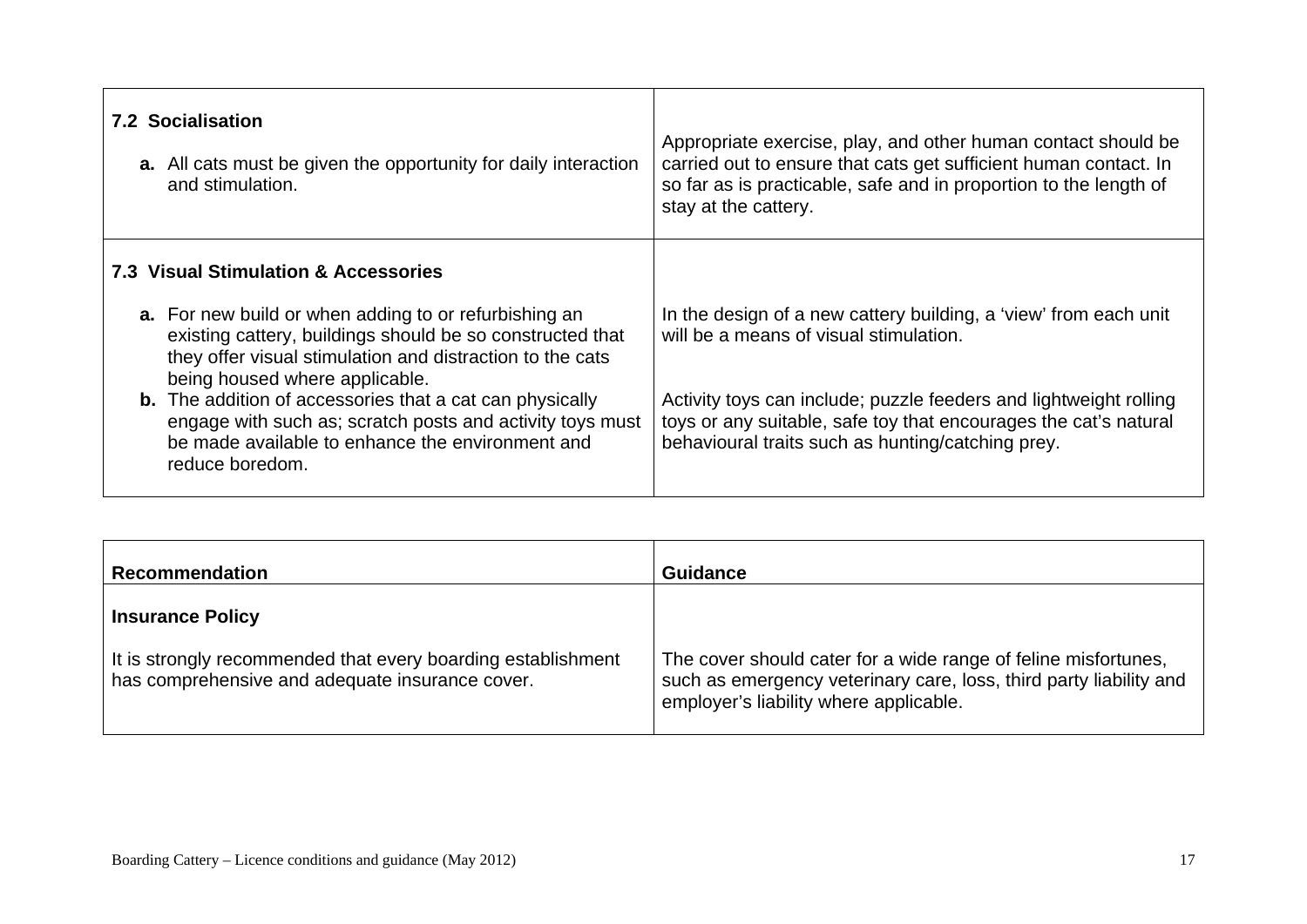#### **OTHER MATTERS RELATING TO THE OPERATION OF A LICENSED ESTABLISHMENT.**

#### **A**. **APPEALS PROCEDURE**

#### **Pet Animals Act 1951 - Section 1 (4)**

Any person aggrieved by the refusal of a local authority to grant such a licence, or by any condition subject to which such a licence is proposed to be granted, may appeal to a magistrates' court; and the court may on such an appeal give such directions with respect to the issue of a licence or, as the case may be, with respect to the conditions subject to which a licence is to be granted as it thinks proper.

#### **B. FIRE PRECAUTIONS GUIDANCE**

The following information is supplied to licensees, in order to aid compliance with the fire precaution requirements detailed in the Council's licence conditions that require appropriate steps to be taken for the protection of animals in case of fire or any other emergency.

The guidance is aimed at ensuring that the means of escape and associated fire precautions are adequate for human occupants. It should be borne in mind that the fire safety requirements for people maybe covered by other legislation.

The following matters must be considered:

- 1. Access for Fire Fighting and Water Supplies There should be good access for firefighting appliances (minimum width of 3.7m) to all hydrants and other water sources and hard standings should be provided. The name board of the premises should be clearly displayed beside the nearest road access.
- 2. Means of Escape Escape routes for animals should be designed to provide a straight run out of buildings, with the minimum of human assistance. Pen doors should be so arranged that animals can be evacuated quickly and acute turns, obstructions and ramps in the escape routes should be avoided as far as possible.
	- a) All premises should be provided with exits of sufficient width and height to allow easy access to the animals at all times.
	- b) The exits should be easily opened from the inside without the use of a key.
	- c) If necessary provision should be made for the ready summoning of a key holder.

In buildings exceeding 18 metres in length or where considerable numbers of animals are housed, at least two exits should be provided and situated as far apart as possible. The distance of travel should be limited to 45 metres.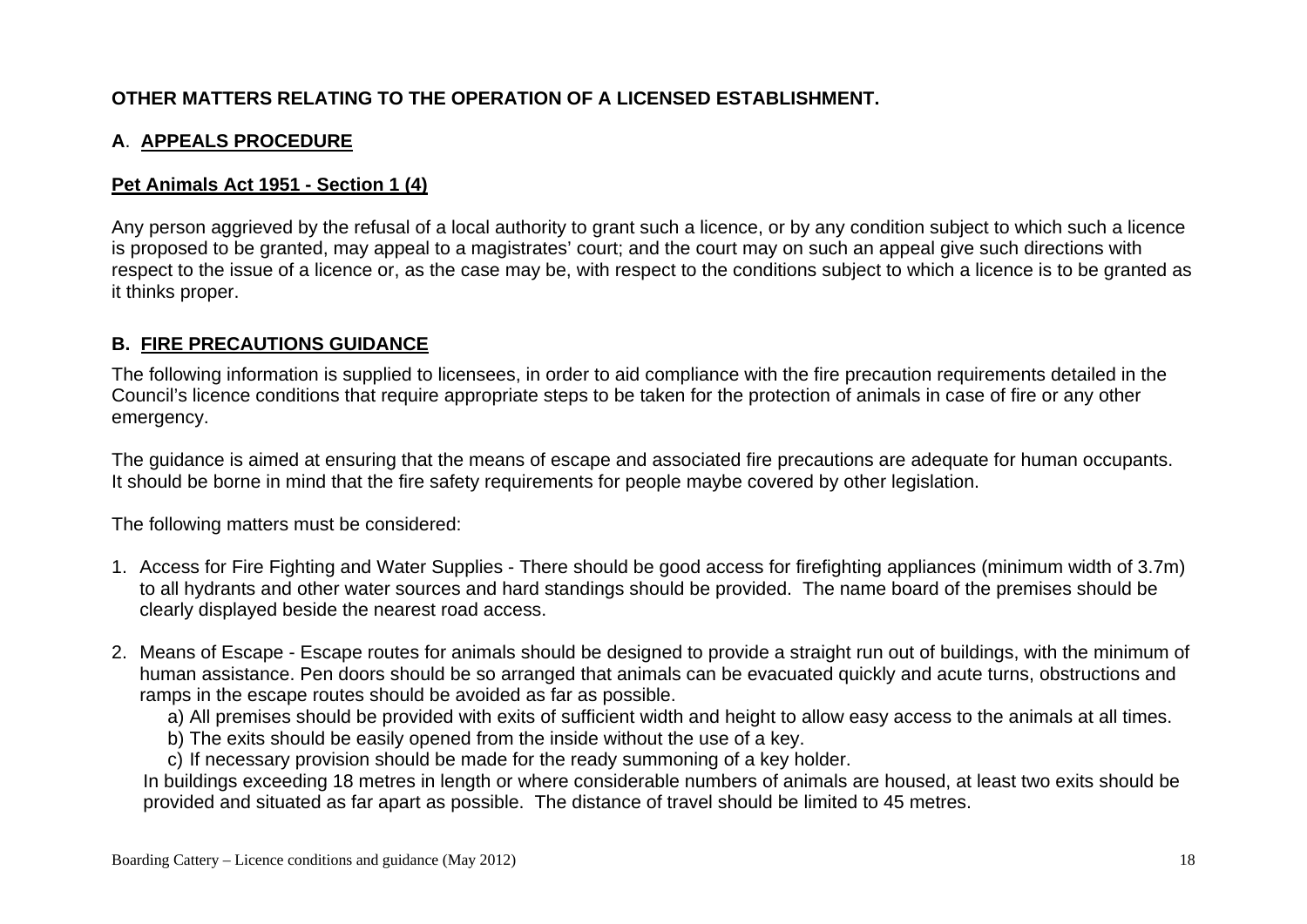- 3. No Smoking Signs No smoking notices should be displayed in the vicinity of all hay and straw and where practicable precautions should be taken against unauthorised entry especially by children.
- 4. Electrical Installations Electrical installations including lamps should be cleaned regularly to avoid the build-up of dust. Electrical equipment, heaters etc should be positioned and secured so that they are kept at a safe distance from any likely accumulation of flammable bedding material.
- 5. Fire Fighting Equipment
- a. Portable Fire Extinguishers -The following are recommended as a minimum:
	- Buildings not exceeding 200sqm in area require at least 2x9 litre water extinguishers for buildings over 200sqm an additional fire extinguisher must be provided for every additional 200sqm or part thereof.
	- Portable fire extinguishers must meet the requirements of BS EN 3 and be installed and maintained according to the recommendations given in BS 5306.
	- Depending on the outcome of your fire risk assessment, it may be possible to reduce this to one extinguisher in very small premises with a floor space of less than 90m2.
	- Fire extinguishers that when operated produce a loud noise, e.g. CO2, or large clouds of dry powder, **should not** be used in close proximity to animals.
- b. Hose Reels Hose reels can be provided as an alternative to portable fire extinguishers. There should be a minimum of one hose for each 800sqm in area or part thereof. It should confirm to BS 5306: Part 1. Wash down hoses may be acceptable provided there is a constant flow of water that is able to produce water jet with a minimum throw of 5 metres. Hose reels must not exceed 45m in length and should be sited so that the nozzle can be taken to within 6m of each part of the protected premises.
- 6. Fire Notices All staff at the establishment should be familiar with what action must be taken in the event of a fire. A clearly written and conspicuous notice should be provided indicating the action to be taken in case of fire and the location of the nearest telephone. This notice may include the following:

"On discovering a fire, ensure the building involved is evacuated.

 Call the Fire Brigade {the nearest telephone is sited at ………………}. Attack the fire using the firefighting equipment provided, if safe to do so